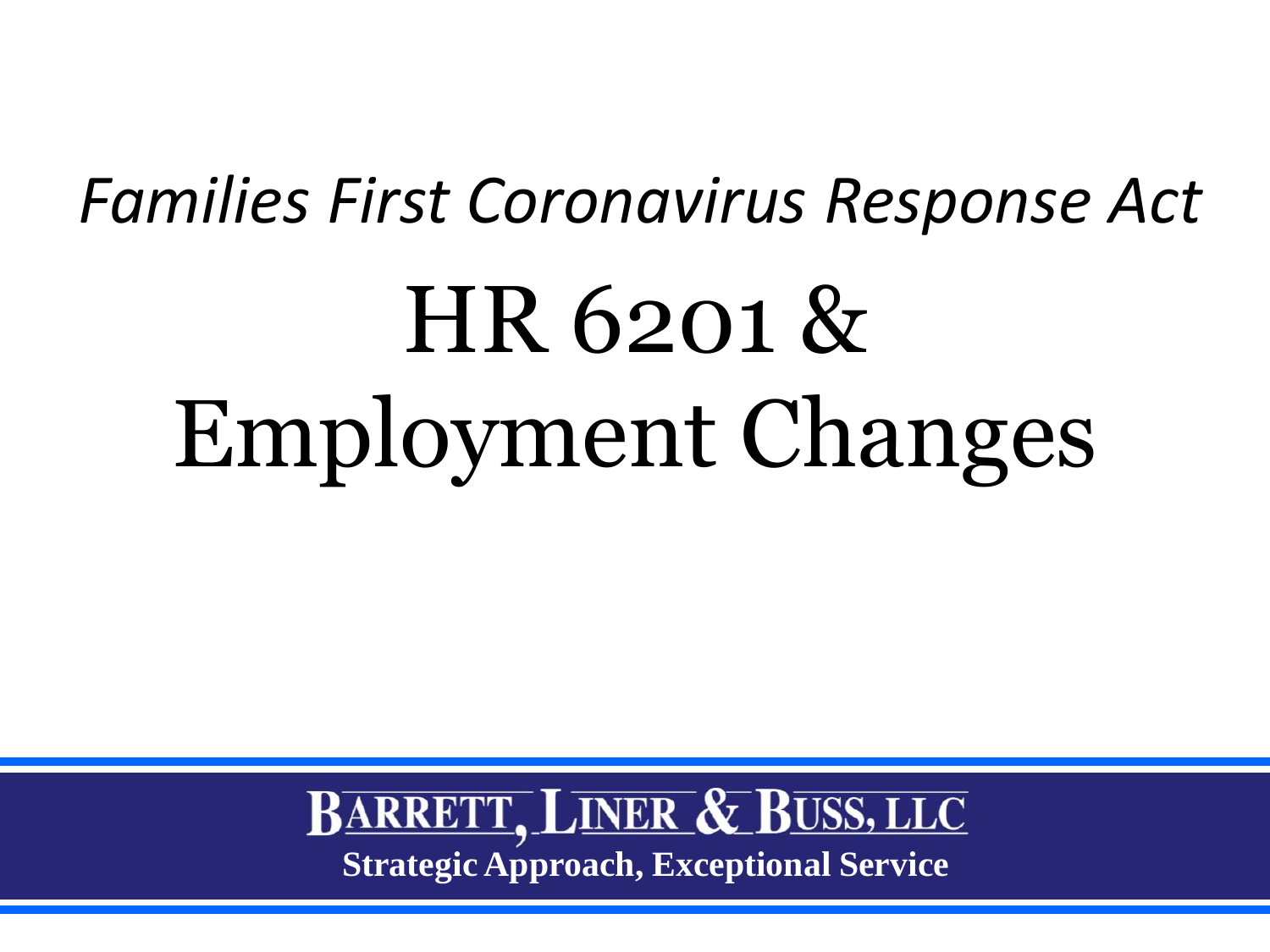## Coronavirus (COVID–19)

- Infection spread through close contact, coughing and sneezing, as well as possibly through touching surfaces that have the virus on it
- Believed that it is most contagious when individuals are most symptomatic, although reports indicate it may spread when people do not show symptoms
- Symptoms include: fever, cough, and shortness of breath
- 2-14 day incubation period
- No vaccination to prevent COVID-19

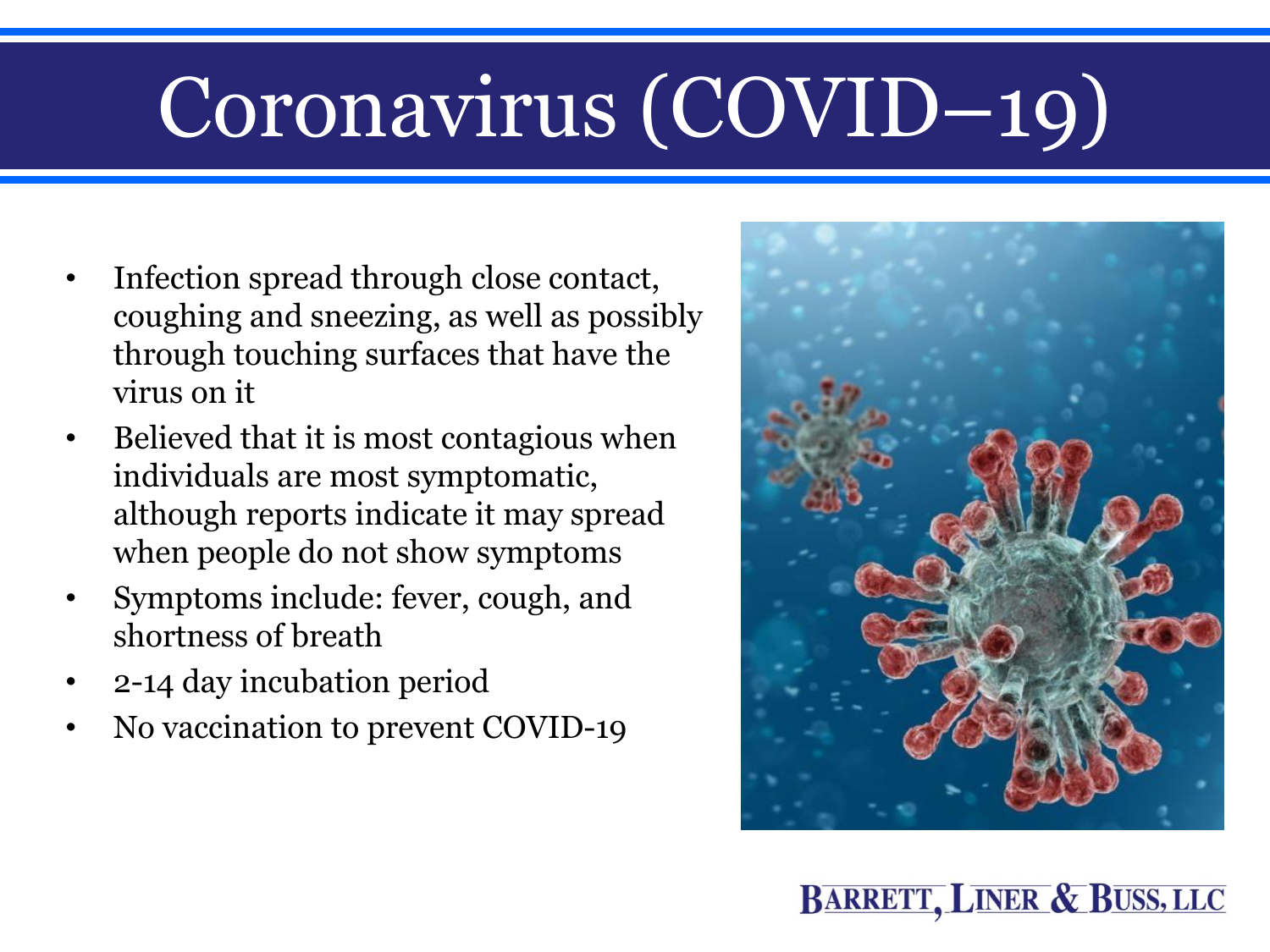### Prevention Tips for Your Workforce

- Practice good hygiene (cover coughs, avoid close contact with those who are sick, avoid touching your eyes, nose and mouth, wash hands with soap and water)
- Frequently clean and disinfect surfaces with household cleaning spray and wipes
- Facemasks
	- CDC does not recommend that people who are well wear a facemask
	- facemasks should be used by people who show symptoms to help stop the spread of the virus
	- facemasks are crucial for health workers and people taking care of someone in close settings (home/healthcare facility)

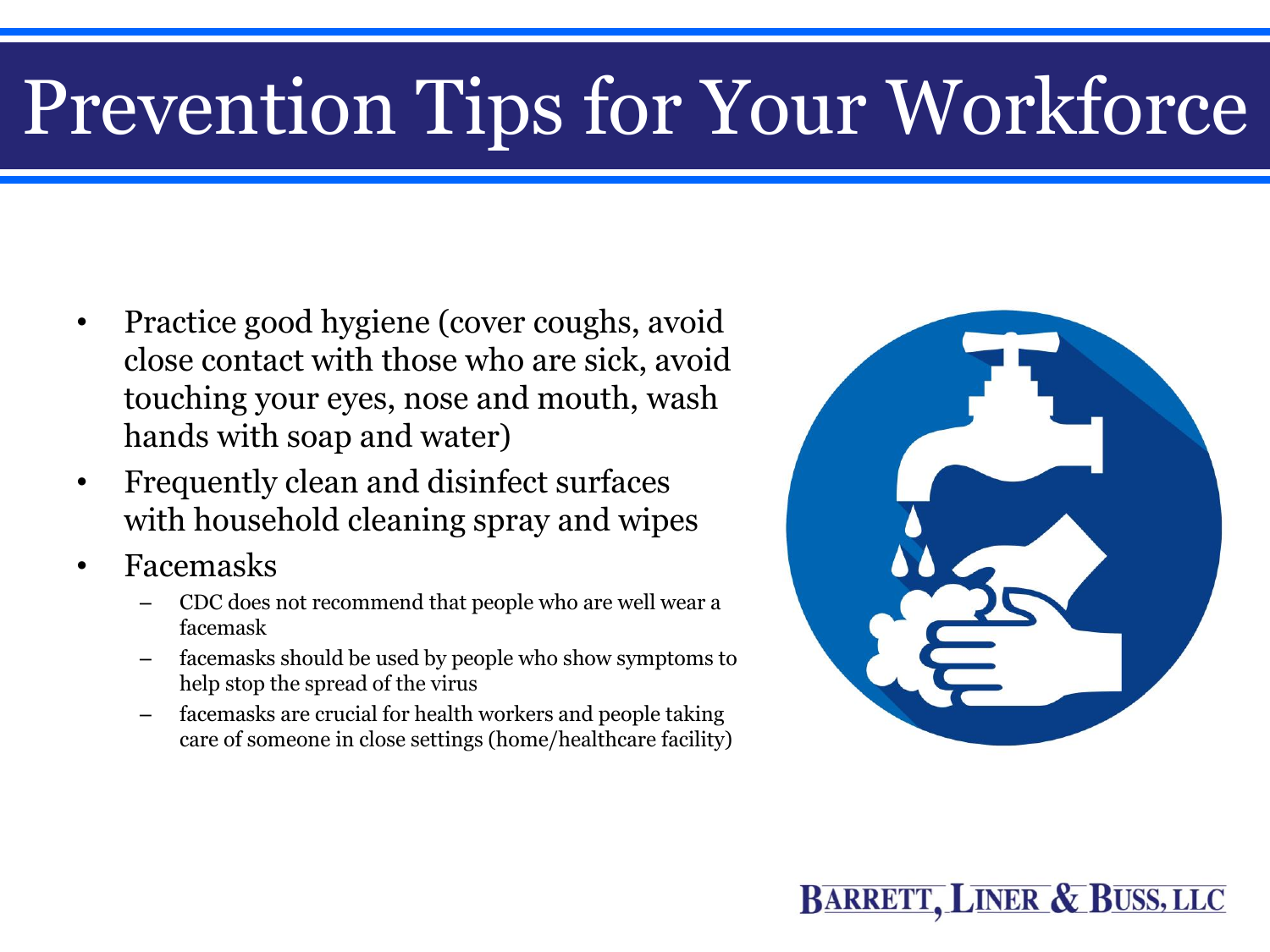#### Families First Coronavirus Response Act

- Passed Senate and signed by President Trump 3/18/2020
- Covered Employers
	- Amends FMLA instead of 50+ employees applies to *employers with 500 or fewer employees* 
		- **INCLUDES public employers, regardless of size**
			- Employer of an employee who is a healthcare provider or an emergency responder *may elect to exclude* any such employee from receiving public health emergency leave.

- Authorizes Sec. of Labor to exempt businesses with less than 50 employees
- Two key components: Paid Family Leave & Paid Sick Time
- Provisions will sunset Dec. 31, 2020
- Tax credits applicable to private employers do <u>not</u> extend to public employers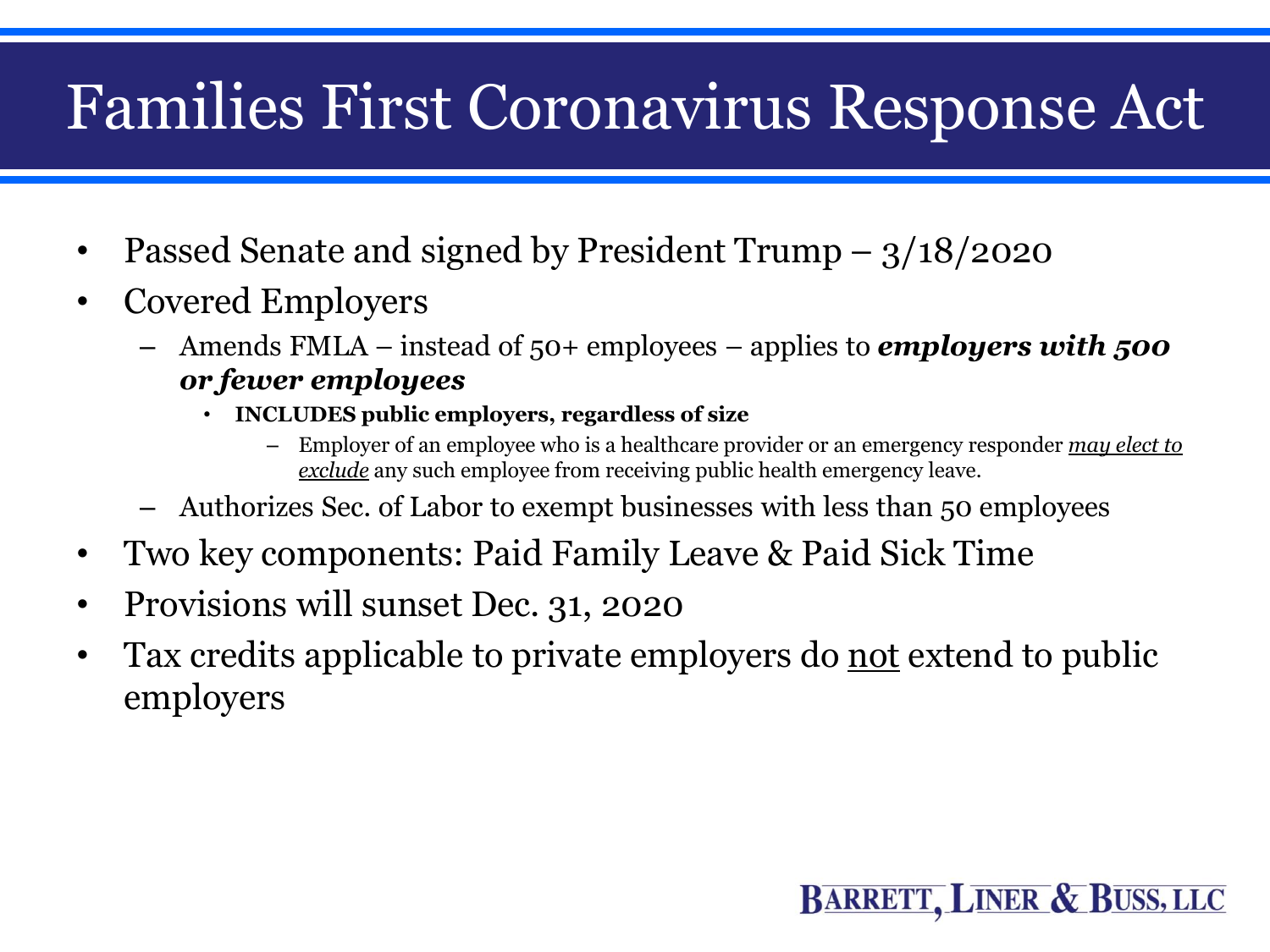## **B** Paid Sick Time (PSL)

- Full-time employees would receive 80 hours (2 weeks) of Paid Sick Leave; part-time employees prorated amount
- No year-end carryover
- Reasons for Use when employees cannot work due to:
	- (1) Is subject to a federal, state, or local COVID-19 quarantine or isolation order;
	- (2) Has been advised by a health care provider to self-quarantine because of COVID-19;
	- (3) Is experiencing COVID-19 symptoms and is seeking a medical diagnosis;
	- (4) Is caring for an individual subject to or advised to quarantine or isolation;
	- (5) Is caring for a son or daughter whose school or place of care is closed, or childcare provider is unavailable, due to COVID-19 precautions; or
	- (6) Is experiencing substantially similar conditions as specified by the Secretary of Health and Human Services, in consultation with the Secretaries of Labor and Treasury.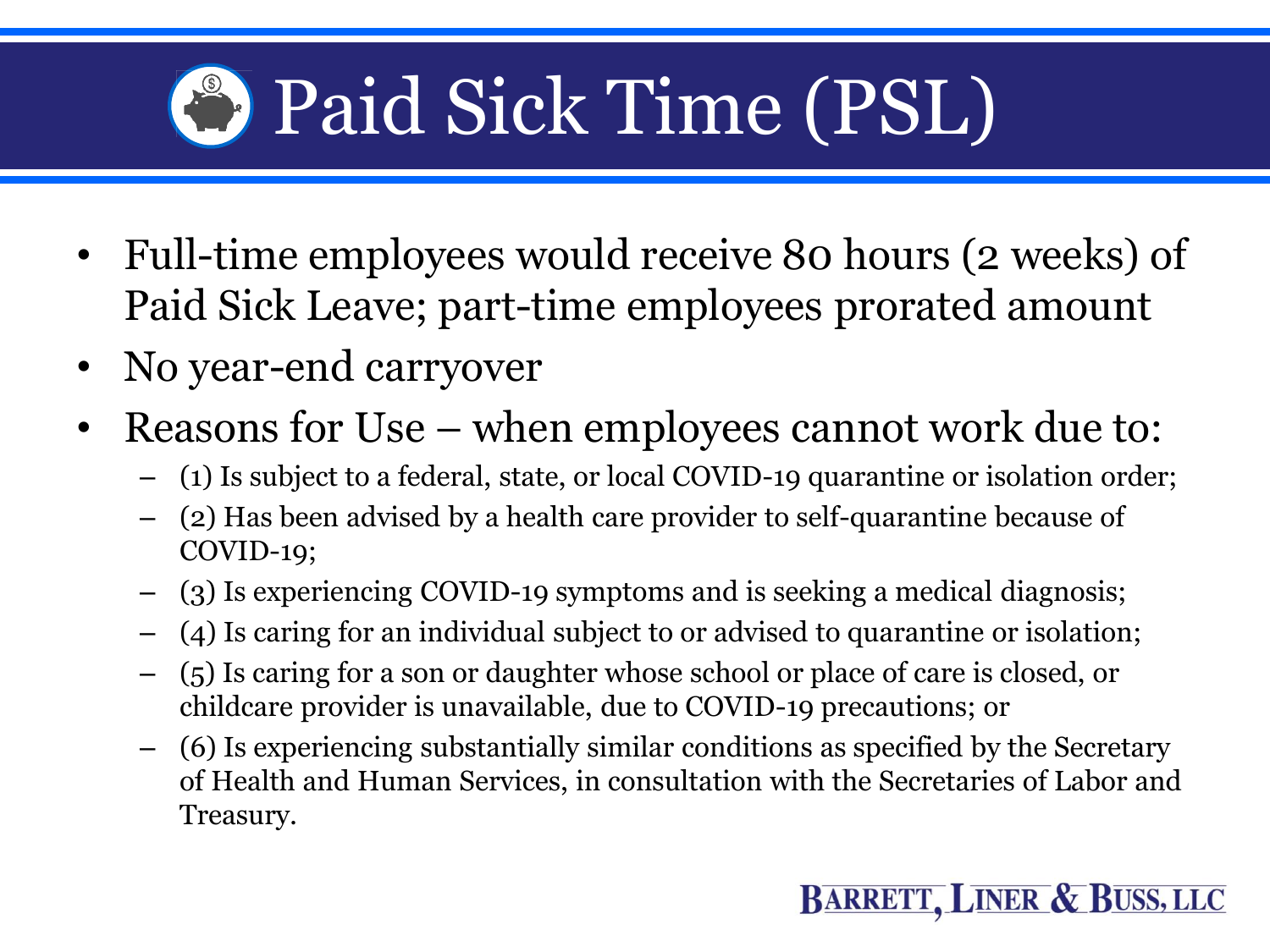## **D** Paid Sick Time (PSL)

- Compensation of PSL
	- Reasons (1) (3) will be paid at 100% of employee's regular rate of pay;
	- Reasons (4) (6) can be paid at 2/3 of employee's rate of pay.
	- Pay can be capped at \$511 per day and \$5,110 in the aggregate for covered reasons (1) - (3); and \$200/day and \$2,000 in the aggregate for covered reasons  $(4) - (6)$
- Use of PSL
	- An employee may first use PSL for covered reasons before using any employer provided paid leave
	- An employer may not require an employee to use other paid leave provided by the employer to the employee before the employee uses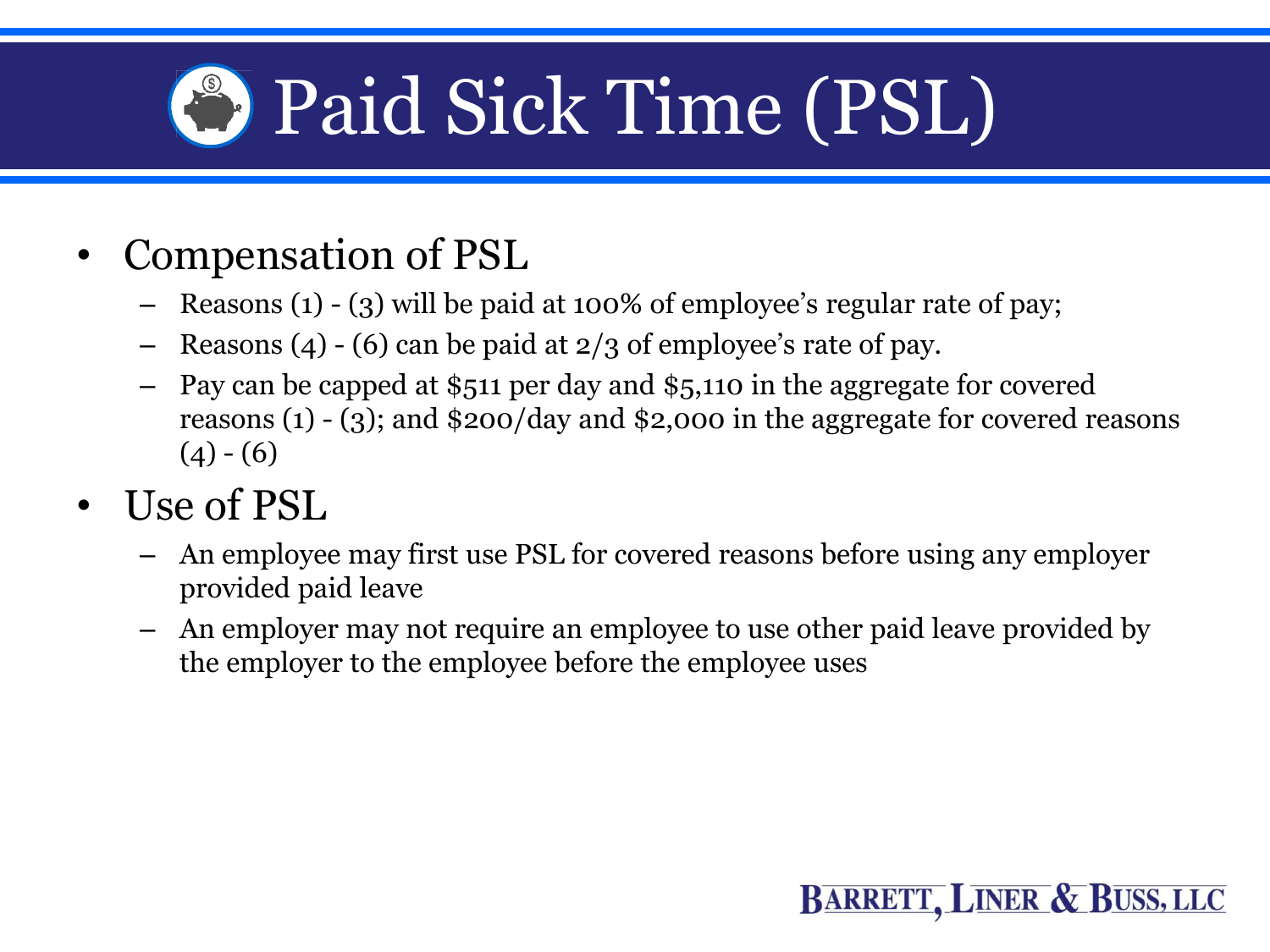#### Paid Family Medical Leave (PFML)

- Employees who have worked **30+ days** are eligible
- Allows employees to take FMLA for **a qualifying need related to a public health emergency** (e.g., COVID-19) where the employee is unable to work (or telework) because of need to care for minor children due to closures of school or place of care, or their care provider is unable, due to a public health emergency.
	- "Public health emergency" = emergency with respect to COVID-19 declared by federal, state or local authority.
- **10 days** of <u>unpaid</u> public health emergency leave
	- During that time, employees can receive paid sick time at no less than 2/3 rate of pay;
	- After 10 days, employees can receive up to 10 weeks of PFML at 2/3 their regular rate of pay (may be capped at \$200/day/\$10,000 aggregate)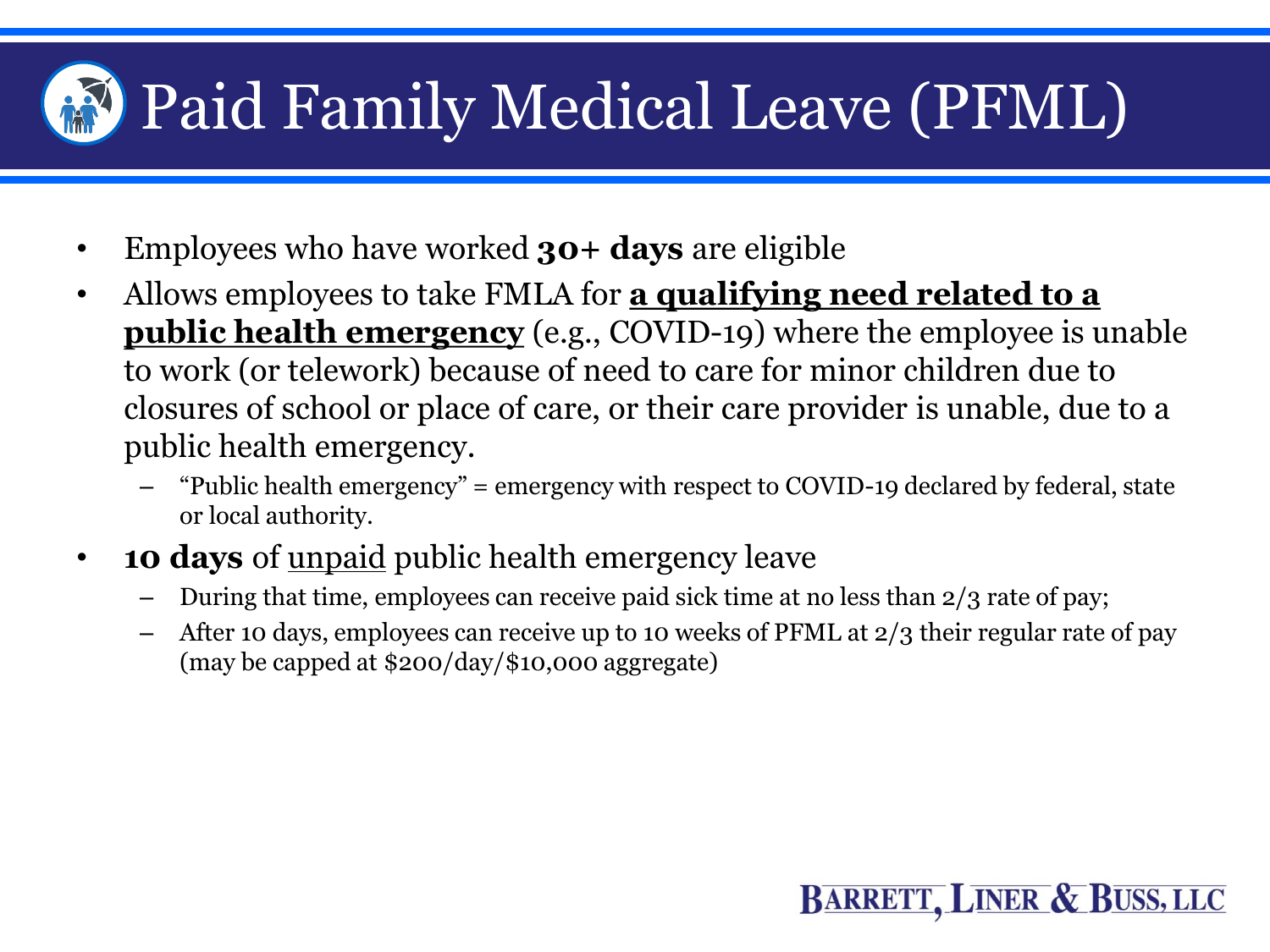

- Act provides for a refundable tax credit applicable against the employer's portion of Social Security or Railroad Retirement Tax Act (RRTA) tax for amounts paid under those programs
- Credit can be as much as 100% of the compensation paid for sick leave and FMLA leave under the Act
- Different caps on wages apply from \$511 per day (sick leave) to \$200 per day (FMLA leave)
- Credit is refundable if it exceeds the total amount of Social Security Taxes owed by the Employer
- Self-employed are eligible for this credit due to lost income or employee wages
	- Guidance is provided in the Act regarding how to calculate lost income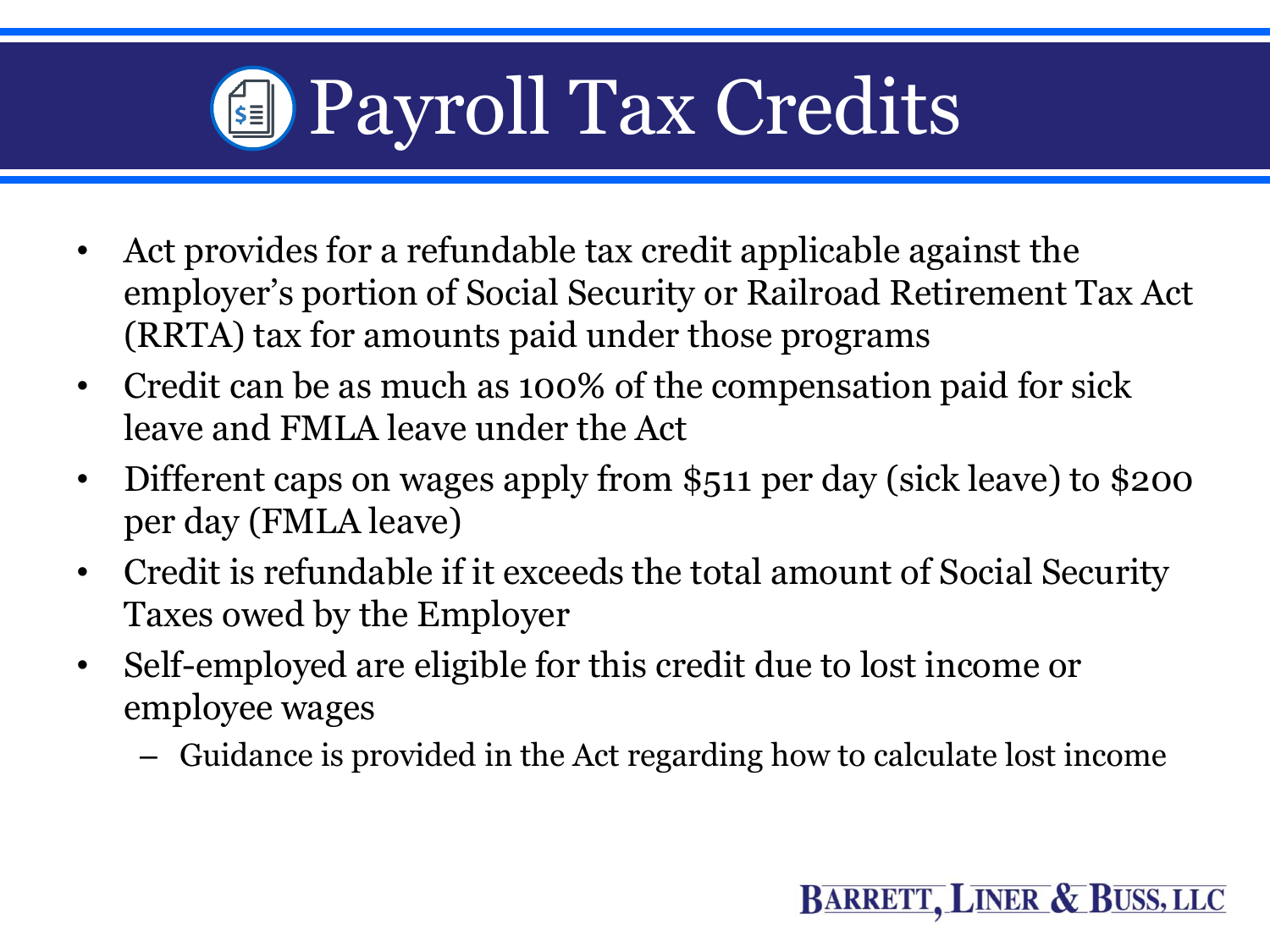#### Medical Coverage for COVID-19四曲图

- HR 6201
	- Applicable to all health plans
	- Covers testing and testing-related admissions
- Telemedicine
	- Expanding to employees not enrolled in major medical plan

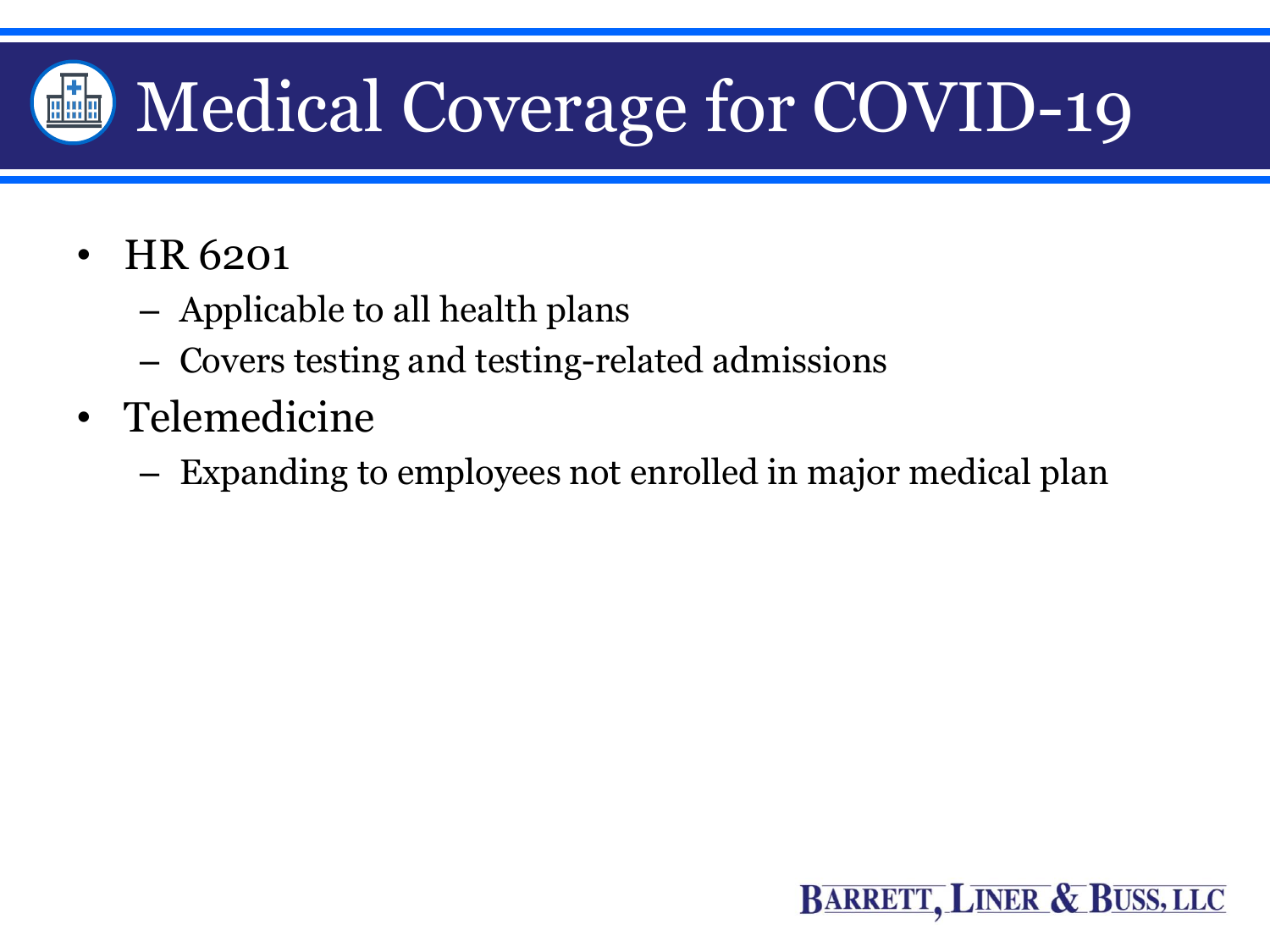

- Life insurance
	- inclusion if not actively at work due to WFH or furlough
- Dependent Care FSA and Mid-Year Election Changes
	- E.g., as a result of change in dependent care needs due to closure of daycare center or school, parent's change in employment status, loss or gain of free dependent care
	- DC FSA permitted election change events are broad and liberally interpreted

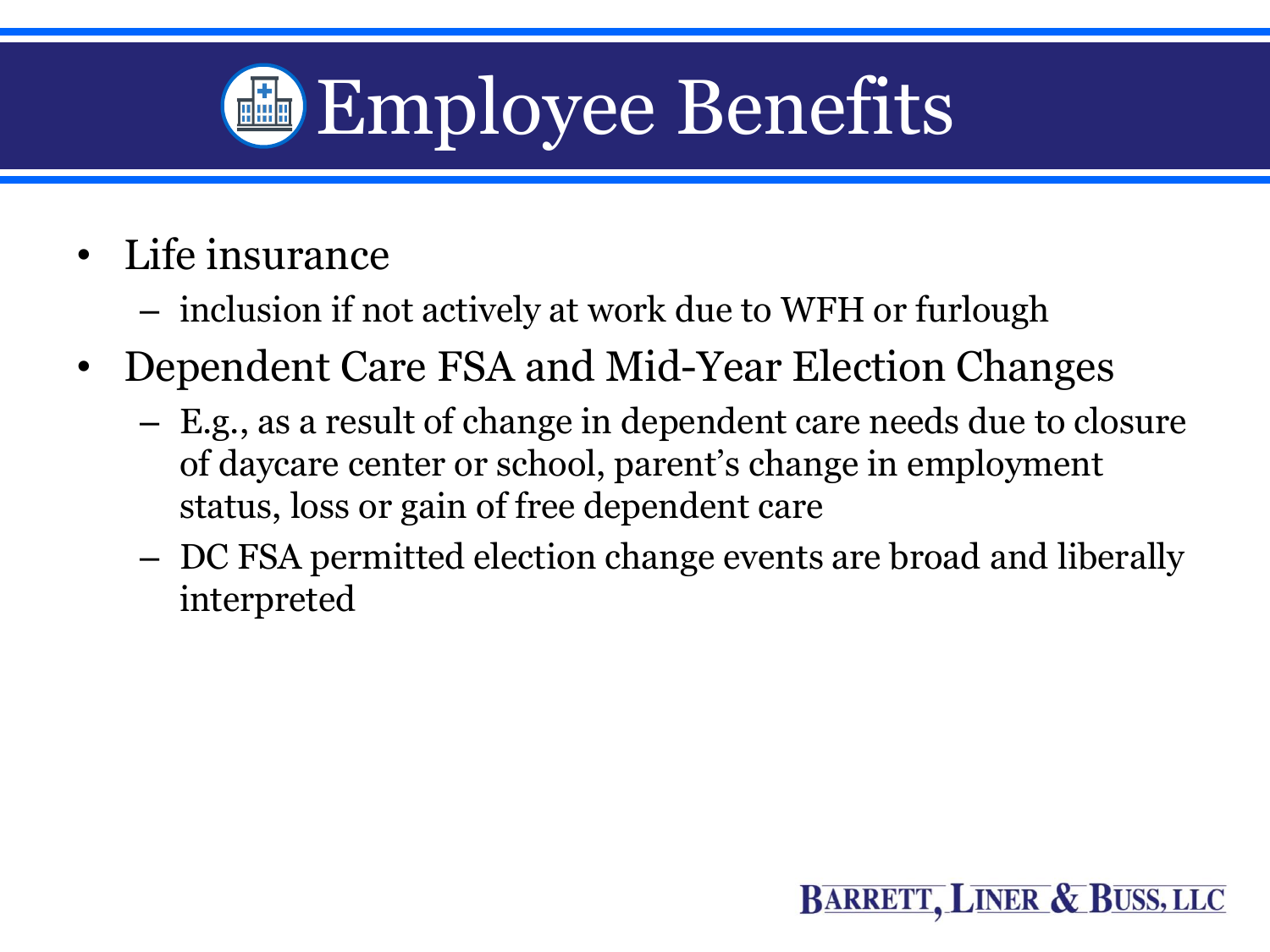

#### [For the full HR 6201 bill, click here.](https://docs.house.gov/billsthisweek/20200309/BILLS-116hr6201-SUS.pdf)